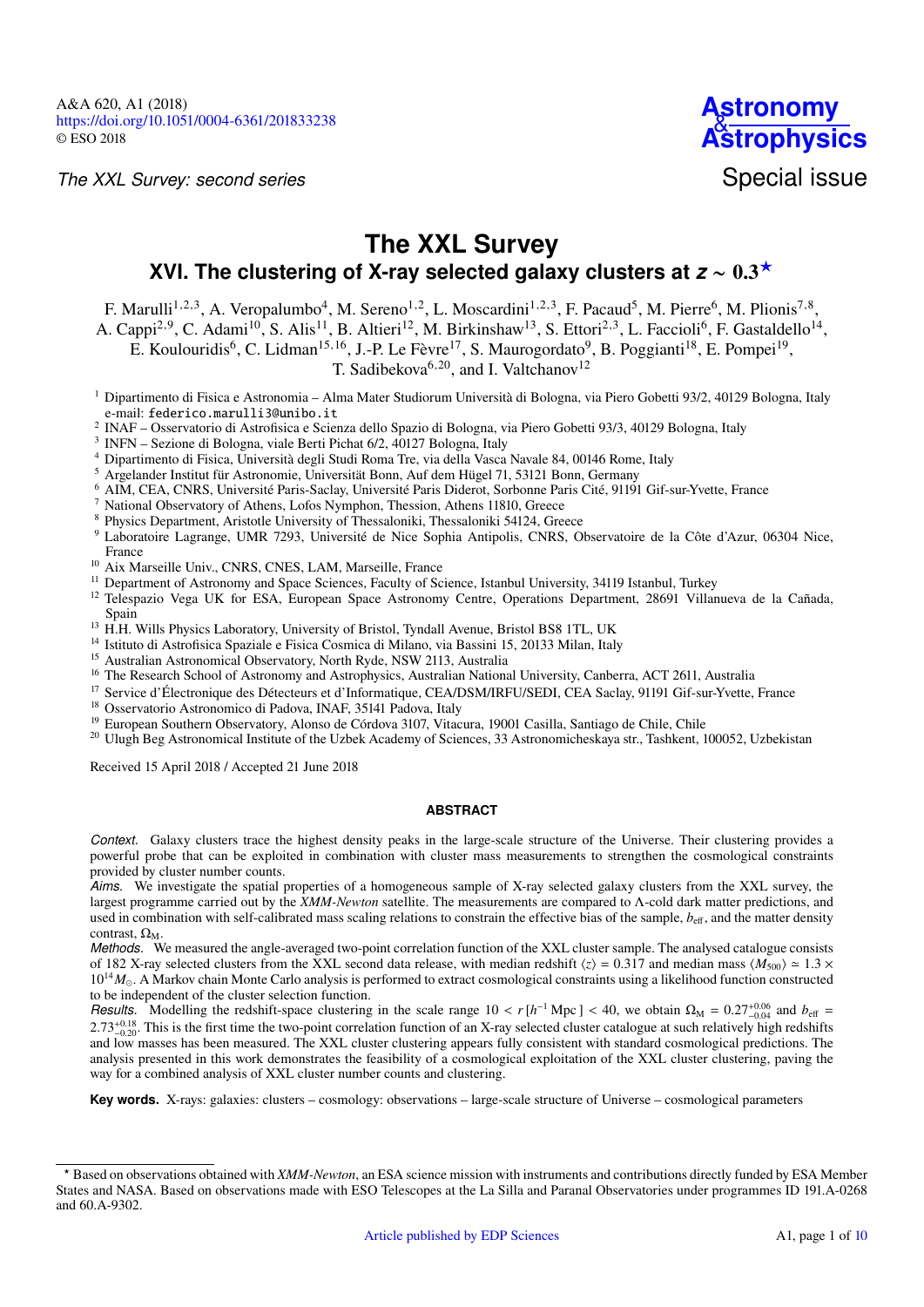## **1. Introduction**

Galaxy clusters, the largest virialised structures in the presentday Universe, provide one of the most powerful probes for constraining cosmology. Their comoving number density is sensitive to both the background geometry of the Universe and the growth rate of cosmic structures [\(Allen et al.](#page-6-0) [2011\)](#page-6-0). On the other hand, it is much harder to exploit the clustering properties of galaxy clusters, due to the challenging task of collecting large homogeneous cluster samples, especially when the selection is done in the X-ray band [\(Lahav et al.](#page-6-1) [1989;](#page-6-1) [Nichol et al.](#page-6-2) [1994;](#page-6-2) [Romer et al.](#page-6-3) [1994\)](#page-6-3).

Large samples of cosmic tracers are required to accurately describe the underlying density field of the Universe. Wide galaxy surveys, probing increasingly large and dense volumes of the Universe, have played the primary role in this field (see e.g. [York et al.](#page-6-4) [2000;](#page-6-4) [Kaiser et al.](#page-6-5) [2010;](#page-6-5) [de Jong et al.](#page-6-6) [2013;](#page-6-6) [Guzzo](#page-6-7) [et al.](#page-6-7) [2014;](#page-6-7) [Aihara et al.](#page-6-8) [2018\)](#page-6-8).

Despite the scarcity of cluster catalogues relative to galaxies, and the difficulty in building up complete and pure samples covering wide ranges of masses and redshifts, there are numerous advantages to exploiting clusters as cosmic tracers. Massive dark matter haloes trace the rare highest peaks of the cosmological density field [\(Kaiser](#page-6-9) [1987\)](#page-6-9). Galaxy clusters, hosted by the most massive virialised haloes, are more clustered than galaxies, with a clustering signal that is progressively stronger for richer systems [\(Klypin & Kopylov](#page-6-10) [1983;](#page-6-10) [Bahcall & Soneira](#page-6-11) [1983;](#page-6-11) [Mo &](#page-6-12) [White](#page-6-12) [1996;](#page-6-12) [Moscardini et al.](#page-6-13) [2000b;](#page-6-13) [Colberg et al.](#page-6-14) [2000;](#page-6-14) [Suto](#page-6-15) [et al.](#page-6-15) [2000;](#page-6-15) [Sheth et al.](#page-6-16) [2001\)](#page-6-16). The capability of measuring accurate cluster masses is crucial in order to constrain their effective bias as a function of the cosmological model, something that is not possible with galaxies and other cosmic tracers. Moreover, clusters are relatively unaffected by non-linear dynamics at small scales, so that the feature known as the Fingers of God in cluster clustering is almost absent [\(Marulli et al.](#page-6-17) [2017\)](#page-6-17). The redshift-space distortions at large scales also have a minor impact on cluster clustering compared to galaxies due to their larger bias [\(Kaiser](#page-6-9) [1987;](#page-6-9) [Hamilton](#page-6-18) [1992\)](#page-6-18). This simplifies the modelling of cluster clustering, minimising the theoretical uncertainties in the description of non-linear dynamics and redshift-space distortions. Furthermore, the non-linear damping in baryon acoustic oscillations of cluster clustering is small, thus improving the significance of peak detection [\(Veropalumbo et al.](#page-6-19) [2014\)](#page-6-19).

Robust cosmological constraints have been obtained from the two-point correlation function (2PCF) and power spectrum of optical and X-ray selected galaxy clusters (see e.g. [Retzlaff](#page-6-20) [et al.](#page-6-20) [1998;](#page-6-20) [Abadi et al.](#page-6-21) [1998;](#page-6-21) [Borgani et al.](#page-6-22) [1999;](#page-6-22) [Moscardini](#page-6-23) [et al.](#page-6-23) [2000a;](#page-6-23) [Collins et al.](#page-6-24) [2000;](#page-6-24) [Schuecker et al.](#page-6-25) [2001;](#page-6-25) [Miller &](#page-6-26) [Batuski](#page-6-26) [2001;](#page-6-26) [Balaguera-Antolínez et al.](#page-6-27) [2011;](#page-6-27) [Emami et al.](#page-6-28) [2017,](#page-6-28) and references therein), and even from baryon acoustic oscillations at large scales [\(Estrada et al.](#page-6-29) [2009;](#page-6-29) [Hütsi](#page-6-30) [2010;](#page-6-30) [Hong](#page-6-31) [et al.](#page-6-31) [2012,](#page-6-31) [2016;](#page-6-32) [Veropalumbo et al.](#page-6-19) [2014,](#page-6-19) [2016\)](#page-6-33). The clustering of galaxy clusters has also been analysed in combination with cluster number counts [\(Schuecker et al.](#page-6-34) [2003;](#page-6-34) [Majumdar & Mohr](#page-6-35) [2004;](#page-6-35) [Mana et al.](#page-6-36) [2013\)](#page-6-36) and gravitational lensing measurements [\(Sereno et al.](#page-6-37) [2015\)](#page-6-37) to strengthen cosmological constraints and to break degeneracies.

The goal of this paper is to investigate the spatial properties of a homogeneous sample of X-ray galaxy groups and clusters. X-ray selected cluster samples are less contaminated by projection effects than optically selected ones, and can ensure a high level of purity. This is crucial, in particular for cosmological investigations. The XXL survey, the largest programme carried out by the *XMM-Newton* satellite to date, has been specifically

designed to provide a large, well-characterised sample of X-ray detected clusters suitable for cosmological studies [\(Pierre et al.](#page-6-38) [2016,](#page-6-38) hereafter [XXL Paper I\)](#page-6-38). The number counts of the 100 brightest XXL clusters provided preliminary cosmological hints: adopting the mass and temperature scaling relations self-consistently measured from the same sample, [Pacaud et al.](#page-6-39) [\(2016,](#page-6-39) hereafter [XXL Paper II\)](#page-6-39) found a discrepancy with the cluster density expected from the Planck 2015 cosmology [\(Planck Collaboration XIII](#page-6-40) [2016\)](#page-6-40). This issue is quantitatively revisited with a much larger sample in [Pacaud et al.](#page-6-41) [\(2018,](#page-6-41) hereafter [XXL Paper XXV\)](#page-6-41).

We present here the first measurements of the 2PCF of XXL clusters. With a statistical method designed to be independent of the cluster selection function, we compare our measurements with standard Λ-cold dark matter (ΛCDM) predictions, deriving constraints on the total matter energy density parameter,  $\Omega_M$ , and on the effective bias of the sample,  $b_{\text{eff}}$ .

All the numerical computations have been performed with the CosmoBolognaLib, a large set of free software libraries that provide a highly optimised framework for managing catalogues of extragalactic sources, measuring statistical quantities, and performing Bayesian inferences on cosmological model parameters [\(Marulli et al.](#page-6-42) [2016\)](#page-6-42) [1](#page-1-0) .

For consistency with the analyses presented in previous XXL papers, we assume a fiducial ΛCDM cosmological model with WMAP9 parameters:  $\Omega_M = 0.28$ ,  $\Omega_{\Lambda} = 0.72$ ,  $\Omega_b = 0.046$ ,  $\sigma_8 =$ 0.817,  $n_s = 0.965$  [\(Hinshaw et al.](#page-6-43) [2013\)](#page-6-43). The dependence of observed coordinates on the Hubble parameter is indicated as a function of  $h \equiv H_0/100 \text{ km s}^{-1} \text{Mpc}^{-1}$ .

The paper is organised as follows. After the presentation of the XXL cluster selection in Sect. [2,](#page-1-1) we describe the methods adopted to measure and model the cluster clustering in Sects. [3](#page-2-0) and [4,](#page-3-0) respectively. We present and discuss our results in Sect. [5,](#page-4-0) and draw our main conclusions in Sect. [6.](#page-5-0) Finally, Appendix [A](#page-7-0) provides a detailed investigation of the main systematics that might impact the results presented in this work.

# <span id="page-1-1"></span>**2. Cluster sample**

The catalogue analysed in this work is drawn from the second public release of the XXL survey. The survey covers two extragalactic sky regions of  $\sim$ 50 deg<sup>2</sup> in total, down to a pointsource sensitivity of ~6 × 10<sup>-15</sup>erg s<sup>-1</sup> cm<sup>-2</sup>, in the [0.5–2] keV band (90% completeness limit; [Chiappetti et al.](#page-6-44) [2018,](#page-6-44) hereafter [XXL Paper XXVII\)](#page-6-44). The data processing pipeline and subsequent cluster detection (extended sources) are described in detail in [XXL Paper II;](#page-6-39) we briefly summarise below the main steps.

In order to quantitatively deal with the completeness versus purity issues in the X-ray cluster selection process, we defined two samples of extended sources in the [flux – apparent size] parameter space from the X-ray pipeline output. This allowed us to compute accurate cluster selection functions by means of extensive simulations. The C1 class is defined as having no contamination, that is no point sources misclassified as extended.

<span id="page-1-0"></span>Specifically, we use the CosmoBolognaLib V4.1, which implements OpenMP parallel algorithms both to measure the 2PCF (Sect. [3\)](#page-2-0) and to perform Markov chain Monte Carlo sampling (Sect. [4\)](#page-3-0). The CosmoBolognaLib is entirely implemented in C++ to provide a highperformance back end for all the computationally expensive tasks, while also supporting their use in Python to exploit the higher-level abstraction of this language. The software and its documentation are freely available at the GitHub repository: [https://github.com/federicomarulli/](https://github.com/federicomarulli/CosmoBolognaLib) [CosmoBolognaLib](https://github.com/federicomarulli/CosmoBolognaLib).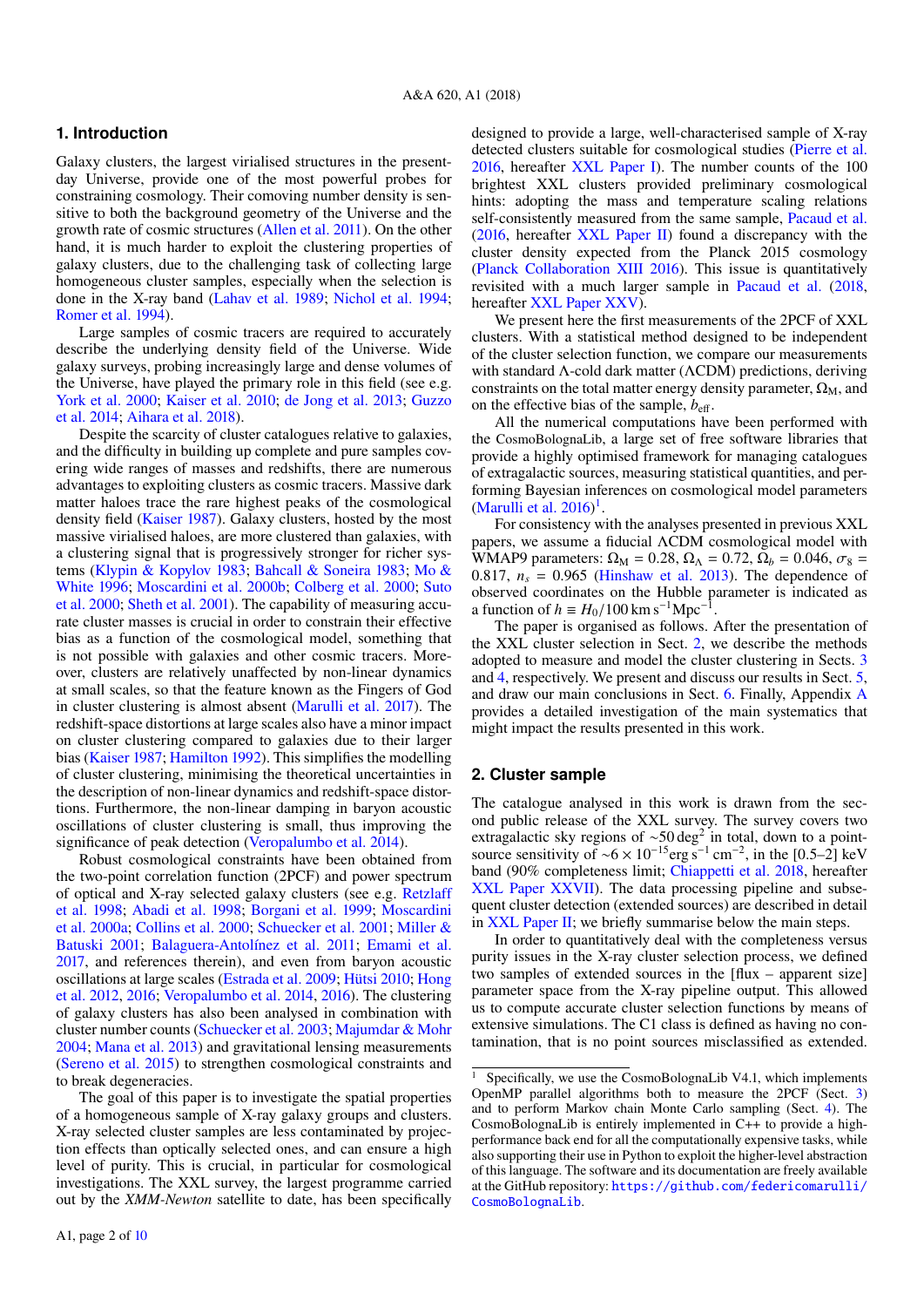

<span id="page-2-2"></span>[Fig. 1.](http://dexter.edpsciences.org/applet.php?DOI=10.1051/0004-6361/201833238&pdf_id=0) Redshift distribution of XXL C1 (grey histogram) and C2 (red histogram) clusters at *<sup>z</sup>* < <sup>1</sup>.5, and of the C1 random objects normalised to the number of XXL C1 clusters (black line). The median redshifts of C1 and C2 clusters are shown at the top of the box.

The C2 class corresponds to fainter, thus less easily characterised, extended sources with an initial contamination level of ∼50%, which is then a posteriori eliminated by manual inspection of X-ray/optical overlays. We defined a third class, C3, corresponding to (optical) clusters associated with some X-ray emission, too weak to be characterised. Initially, most of the C3 objects were not selected from the X-ray waveband and the selection function of this subsample is undefined.

The current sample of spectroscopically confirmed extended X-ray sources consists of 365 galaxy clusters in total [\(Adami](#page-6-45) [et al.](#page-6-45) [2018,](#page-6-45) hereafter [XXL Paper XX\)](#page-6-45). We considered the clusters listed in [XXL Paper XX,](#page-6-45) for which we have a defined measurement of  $M_{500}^2$  $M_{500}^2$ , which amounts to 182 C1, 119 C2, and 38 C3 clusters. In this paper, we concentrate exclusively on the C1 sample; however, in Appendix [A.1](#page-7-1) we make a short digression on the cosmological constraints from the 2PCF of C1+C2 clusters. Hence, all clusters analysed in the present study can be considered as bona fide clusters: the C1 clusters constitute a complete sample (in the cosmological sense), while the current C2 sample is pure but not yet complete [\(XXL Paper XX\)](#page-6-45).

We usually estimate cluster masses by means of the masstemperature relation determined in [Lieu et al.](#page-6-46) [\(2016,](#page-6-46) [XXL Paper](#page-6-46) [IV\)](#page-6-46). However, since not all C1 clusters have a temperature measurement, in this article we rely on masses derived from a system of self-consistent scaling relations. These relations are based on the XMM count rates measured in an aperture of 300 kpc (see Appendix F of [XXL Paper XX\)](#page-6-45).

The redshift and mass distributions of the XXL C1 and C2 clusters at  $z < 1.5$  $z < 1.5$  $z < 1.5$  are shown in Figs. 1 and [2,](#page-2-3) respectively. The C1 cluster catalogue considered in this work has a median redshift  $\langle z \rangle = 0.317$  and a median mass  $\langle M_{500} \rangle \simeq 1.3 \times 10^{14} M_{\odot}$ .



<span id="page-2-3"></span>[Fig. 2.](http://dexter.edpsciences.org/applet.php?DOI=10.1051/0004-6361/201833238&pdf_id=0) Mass distribution of XXL C1 (grey histogram) and C2 (red histogram) clusters at  $z < 1.5$ . The median  $M_{500}$  masses of C1 and C2 clusters are shown at the top of the box.

#### <span id="page-2-0"></span>**3. Measurements**

## *3.1. From observed to comoving coordinates*

<span id="page-2-4"></span>The first step required to measure the 2PCF is to convert observed redshifts into distances. In standard cosmological frameworks, the cosmological redshifts, *z*, caused by the expansion of space are related to comoving distances,  $d_c$ , as

$$
d_{\rm c} = c \int_0^z \frac{dz'}{H(z')} \,,\tag{1}
$$

where  $c$  is the speed of light and  $H$  is the Hubble expansion rate. Assuming a flat ΛCDM model, we have

$$
H = H_0 \left[ \Omega_{\rm M} (1+z)^3 + (1 - \Omega_{\rm M}) \right]^{1/2} \tag{2}
$$

The observed redshift,  $z_{obs}$ , is related to the cosmological value by the relation (neglecting redshift errors and second-order corrections)

$$
z_{\rm obs} = z + \frac{v_{\parallel}}{c} (1 + z) \,, \tag{3}
$$

where  $v_{\parallel}$  is the line-of-sight component of the centre-of-mass<br>velocity of the source. Since the peculiar velocities are not velocity of the source. Since the peculiar velocities are not directly measurable, we compute the comoving distances by substituting  $z$  with  $z_{obs}$  in Eq. [1.](#page-2-4) This introduces distortions along the line of sight that are generally called redshift-space distortions. Hereafter, we refer to the redshift-space spatial coordinates using the vector s, whereas we will use r to indicate real-space coordinates. In the following analysis, we will neglect the measurement errors on the observed redshifts since these are subdominant relative to the clustering measurement uncertainties (see e.g. [Marulli et al.](#page-6-47) [2012;](#page-6-47) [Sridhar et al.](#page-6-48) [2017\)](#page-6-48).

<span id="page-2-1"></span> $M_{500}$  is defined as the mass within radius  $R_{500}$ , which is the radius enclosing a mean density of 500 times the critical density at the redshift of the cluster.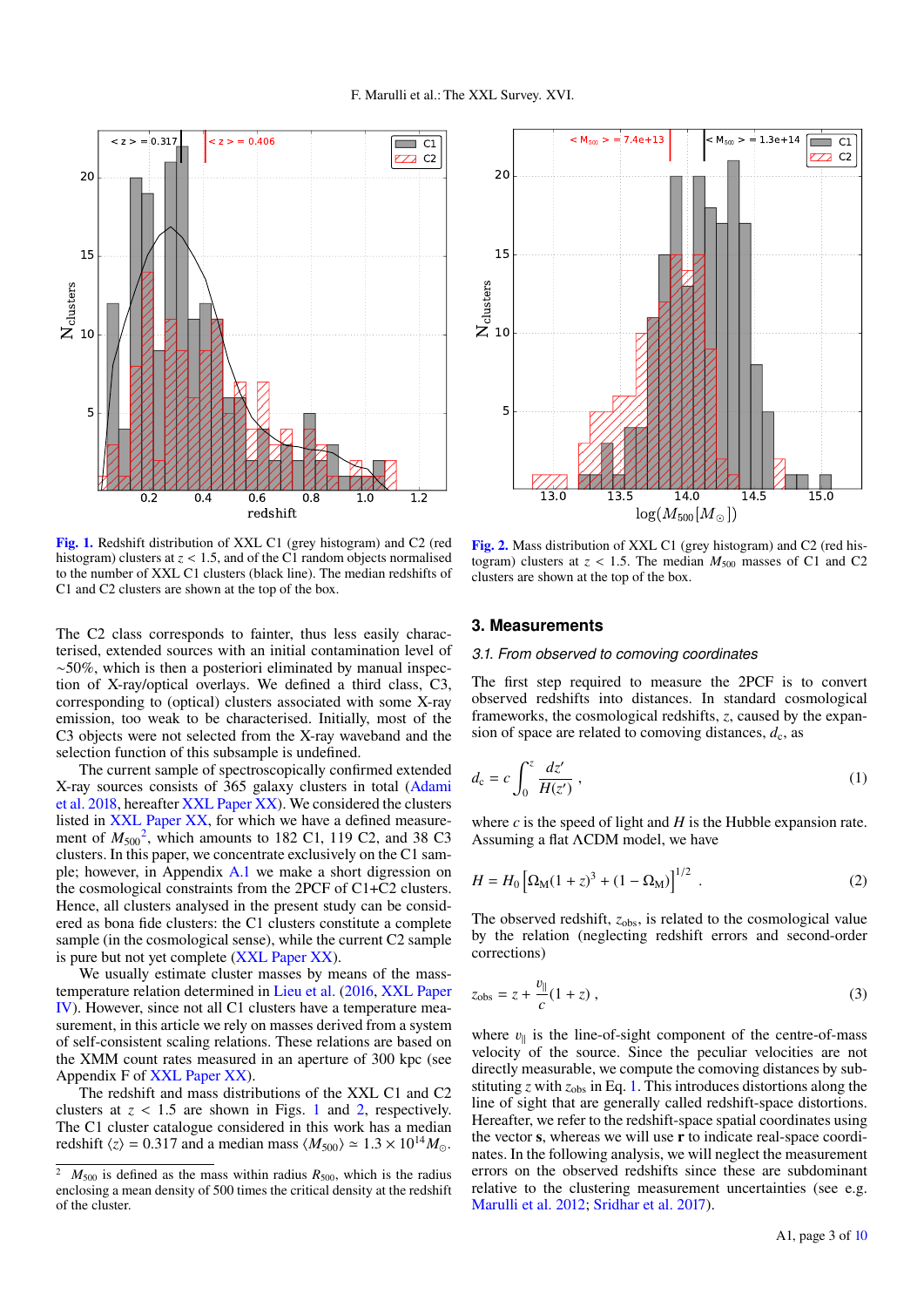#### <span id="page-3-3"></span>*3.2. Two-point correlation function estimator*

An efficient way to investigate the large-scale structure of the Universe is to compress its information content into the secondorder statistics of extragalactic sources, that is the 2PCF and power spectrum [\(Totsuji & Kihara](#page-6-49) [1969;](#page-6-49) [Peebles](#page-6-50) [1980\)](#page-6-50).

We measure the redshift-space angle-averaged 2PCF using the [Landy & Szalay](#page-6-51) [\(1993\)](#page-6-51) estimator,

$$
\hat{\xi}(s) = \frac{N_{\text{RR}}}{N_{\text{CC}}} \frac{\text{CC}(s)}{\text{RR}(s)} - 2 \frac{N_{\text{RR}}}{N_{\text{CR}}} \frac{\text{CR}(s)}{\text{RR}(s)} + 1, \tag{4}
$$

where  $CC(s)$ ,  $RR(s)$ , and  $CR(s)$  are the binned numbers of cluster–cluster, random–random, and cluster–random pairs with distance  $s \pm \Delta s$ , while  $N_{\text{CC}} = N_{\text{C}}(N_{\text{C}} - 1)/2$ ,  $N_{\text{RR}} = N_{\text{R}}(N_{\text{R}} - 1)/2$ 1)/2, and  $N_{CR} = N_C N_R$  are the total numbers of clustercluster, random–random, and cluster–random pairs in the sample, respectively (see Appendix [A.2](#page-7-2) for more details). It has been demonstrated that the [Landy & Szalay](#page-6-51) [\(1993\)](#page-6-51) estimator provides an unbiased estimate of the 2PCF (in the limit  $N_R \to \infty$ ), with minimum variance. We define the comoving separation associated with each bin as the average cluster pair separation inside the bin, which is more accurate than using the bin centre, especially at large scales, where the bin size is increasingly large (e.g. [Zehavi et al.](#page-6-52) [2011\)](#page-6-52).

#### <span id="page-3-6"></span>*3.3. Random catalogue*

To estimate the 2PCF via Eq. [4,](#page-3-1) a random catalogue is required, i.e. a catalogue of randomly distributed points having the same three-dimensional coverage of the data. We adopt the common assumption that the angular and redshift distributions of the tracers are independent and can be treated separately. Following the same methodology applied in [Gilli et al.](#page-6-53) [\(2005\)](#page-6-53) and [Plionis et al.](#page-6-54) [\(2018,](#page-6-54) hereafter [XXL Paper XXXII\)](#page-6-54), we construct the random catalogue as follows. We assign angular coordinates (RA–Dec pairs) to the random objects by randomly extracting from the real C1 XXL cluster coordinates, thus reproducing the same angular distribution of the real sources. The redshifts are then assigned by sampling from the Gaussian filtered radial distribution of the XXL clusters (e.g. [Marulli et al.](#page-6-55) [2013\)](#page-6-55). The smoothing is necessary to avoid spurious clustering along the line of sight. We set the smoothing length to  $\sigma_z = 0.1$  (see [XXL Paper XXXII,](#page-6-54) for further details). The redshift distribution of the random objects normalised to the number of XXL C1 clusters is shown in Fig. [1.](#page-2-2)

This method has the advantage of relying on real angular coordinates alone, without any need to model the angular mask. Different assumptions on the angular selection used to construct the random catalogue might impact the measurement at small scales ( $s \le 10h^{-1}$  Mpc), although the effect is within the current measurement uncertainties (see Appendix [A.4\)](#page-8-0). To minimise the impact of shot noise error due to the finite number of random objects, we construct our random catalogue to be 100 times larger than the XXL cluster sample.

#### <span id="page-3-5"></span>*3.4. Covariance matrix*

The covariance matrix,  $C_{i,j}$ , which measures the variance and correlation between 2PCF bins is defined as correlation between 2PCF bins, is defined as

$$
C_{i,j} = \mathcal{F} \sum_{k=1}^{N_R} (\xi_i^k - \bar{\xi}_i)(\xi_j^k - \bar{\xi}_j), \qquad (5)
$$

where the subscripts *i* and *j* run over the 2PCF bins, *k* refers to the 2PCF of the  $k^{\text{th}}$  of  $N_{\text{R}}$  catalogue realisations, and  $\bar{\xi}$  is the mean 2PCF of the  $N_R$  samples. The normalisation factor,  $\mathcal{F}$ , which takes into account the fact that the  $N_R$  realisations might not be independent, is  $\mathcal{F} = 1/N_R$ ,  $\mathcal{F} = (N_R - 1)/N_R$ , and  $\mathcal{F} = 1/(N_R - 1)$  for the subsample, jackknife, and bootstrap methods, respectively [\(Norberg et al.](#page-6-56) [2009\)](#page-6-56). We assess the XXL 2PCF covariance matrix with the bootstrap method, using 1000 realisations obtained by resampling galaxy clusters from the original catalogue, with replacement. The impact of this choice is discussed in Appendix [A.3.](#page-8-1)

## <span id="page-3-1"></span><span id="page-3-0"></span>**4. Cosmological analysis**

We perform a Bayesian statistical Markov chain Monte Carlo (MCMC) analysis of the 2PCF by sampling the posterior distribution of  $\Omega_M$ , the only free parameter in the assumed flat  $\Lambda$ CDM model considered. As we verified, the current clustering uncertainties do not allow us to consider more general cosmological scenarios, for example models with free dark energy equation of state parameters, by exploiting only the XXL cluster clustering. The joint cosmological analysis of XXL cluster number counts and clustering will be presented in a forthcoming paper.

We consider the commonly used likelihood function,  $\mathscr{L}$ , defined as

$$
-2\ln \mathcal{L} = \sum_{i=1}^{N} \sum_{j=1}^{N} (\xi_i^d - \xi_i^m) C_{i,j}^{-1} (\xi_j^d - \xi_j^m), \qquad (6)
$$

where  $C_{i,j}^{-1}$  is the inverse of the covariance matrix estimated from where  $e_{i,j}$  is the inverse of the covariance matrix estimated from the data with the bootstrap method (Eq. [5\)](#page-3-2),  $N$  is the number of comoving separation bins at which the 2PCF  $(\xi)$  is estimated, and the superscripts *d* and *m* stand for data and model. The likelihood is estimated at the mean pair separations in each bin (see Sect. [3.2\)](#page-3-3).

The 2PCF model in redshift space,  $\xi^{m}(s)$ , is computed as

<span id="page-3-4"></span>
$$
\xi^{m}(s) = \left[ (b_{\text{eff}} \sigma_{8})^{2} + \frac{2}{3} f \sigma_{8} \cdot b_{\text{eff}} \sigma_{8} + \frac{1}{5} (f \sigma_{8})^{2} \right] \frac{\xi_{\text{DM}}(\alpha r)}{\sigma_{8}^{2}} ,\qquad(7)
$$

where  $\xi_{DM}(r, z)$  is the real-space dark matter 2PCF, which we estimated by Fourier transforming the power spectrum,  $P_{DM}(k, z)$ , computed with the software CAMB [\(Lewis & Bridle](#page-6-57) [2002\)](#page-6-57). Since the present cluster clustering analysis focuses at sufficiently large scales, the dark matter power spectrum can be safely computed in linear theory,  $P_{DM}(k, z) \simeq P_{DM}^{lin}(k, z)$ , with marginal effects on our results. The model depends on two free marginal effects on our results. The model depends on two free quantities,  $f\sigma_8$  and  $b_{\text{eff}}\sigma_8$  (since  $\xi_{\text{DM}} \propto \sigma_8^2$ ), and on the reference<br>background cosmology used both to convert angles and redshifts background cosmology used both to convert angles and redshifts into distances and to estimate the real-space dark matter 2PCF (see e.g. [Marulli et al.](#page-6-17) [2017\)](#page-6-17). The geometric distortions caused by an incorrect assumption of the background cosmology are modelled by the  $\alpha$  parameter, i.e. the ratio between the test and fiducial values of the isotropic volume distance,  $D_V$ , defined as

$$
D_{\rm V} \equiv \left[ (1+z)^2 D_{\rm A}^2 \frac{cz}{H} \right]^{1/2} \,, \tag{8}
$$

<span id="page-3-2"></span>where  $D_A$  is the angular diameter distance (*Eisenstein et al.*) [2005\)](#page-6-58). The  $\alpha$  parameter allows us to fit the 2PCF estimated with the fiducial cosmological model without the need to re-measure it for every cosmological model tested in the MCMC.

Equation [7](#page-3-4) provides a mapping from real space to redshift space in the distant-observer approximation, assuming that non-linear redshift-space distortion effects can be neglected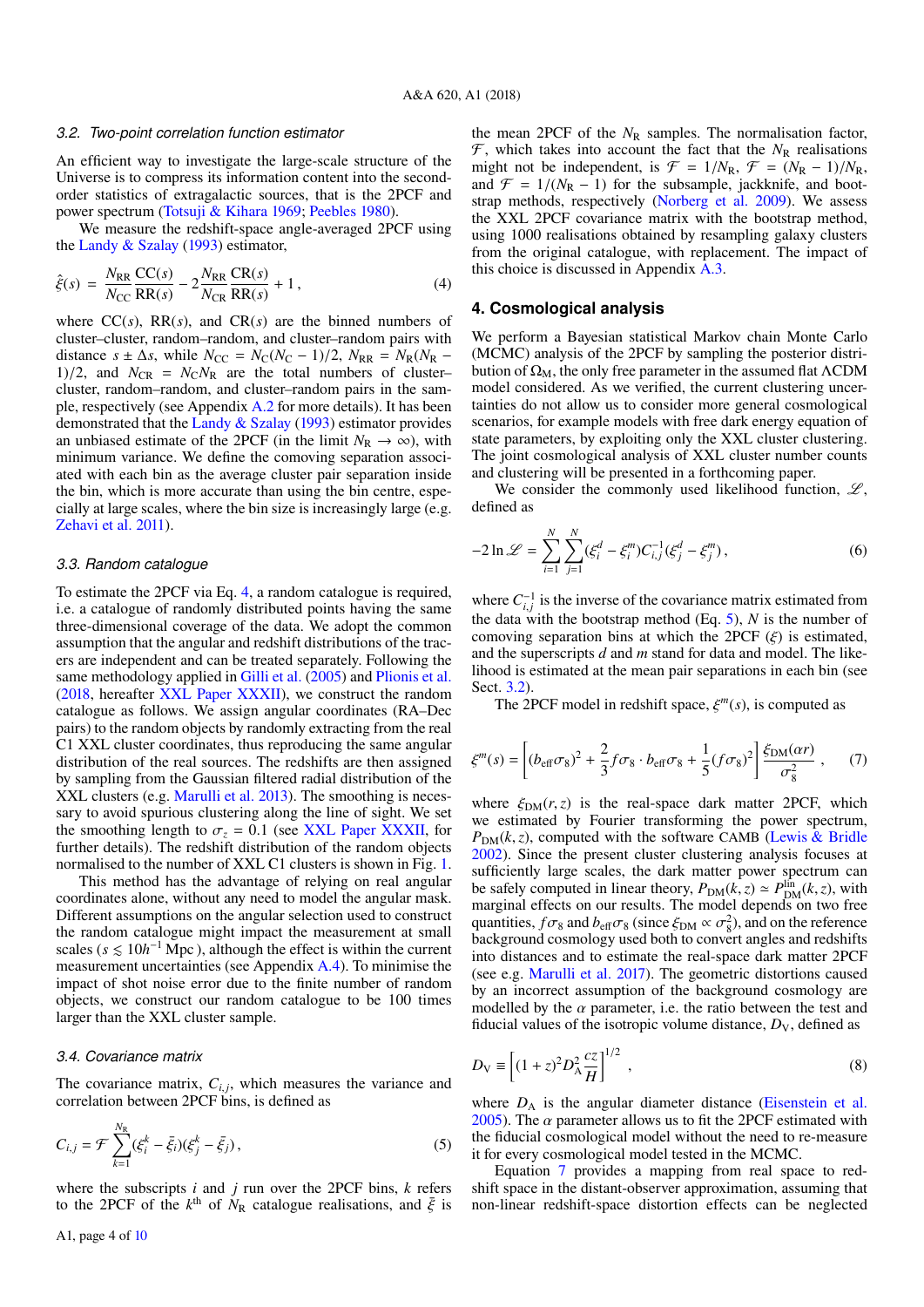[\(Kaiser](#page-6-9) [1987;](#page-6-9) [Lilje & Efstathiou](#page-6-59) [1989;](#page-6-59) [McGill](#page-6-60) [1990;](#page-6-60) [Hamilton](#page-6-18) [1992;](#page-6-18) [Fisher et al.](#page-6-61) [1994\)](#page-6-61). This is a reasonable assumption in order to model the clustering of galaxy clusters at the scales considered in this analysis; in other words, the impact of neglecting the Fingers of God effect is marginal, considering current measurement uncertainties (see [Marulli et al.](#page-6-17) [2017,](#page-6-17) and references therein). The  $f$  and  $b<sub>eff</sub>$  parameters in Eq. [7](#page-3-4) are the linear growth rate and the linear effective bias of the sample, respectively. Specifically,  $f \equiv d \log \delta / d \log a$ , where *a* is the dimensionless scale factor and  $\delta$  is the growing mode linear fractional density perturbation. It can be approximated as  $f(z) \approx \Omega_M^{\gamma}(z)$  in most  $\gamma$  cosmological scenarios, with  $\gamma \approx 0.545$  in ΛCDM [\(Wang &](#page-6-62) Steinhardt 1998: Linder 2005) [Steinhardt](#page-6-62) [1998;](#page-6-62) [Linder](#page-6-63) [2005\)](#page-6-63).

One of the great advantages of using galaxy clusters (instead of galaxies) as density tracers is that we can have an estimate of their total masses, and thus predict their bias given an assumed cosmological model. Following a similar approach to [Moscardini et al.](#page-6-13) [\(2000b\)](#page-6-13), we account for light-cone effects by estimating the effective bias as the average over the selected cluster pairs,

<span id="page-4-3"></span>
$$
b_{\text{eff}}^2 = \langle b(\tilde{M}_i, z_i)b(\tilde{M}_j, z_j)\rangle ,\qquad (9)
$$

where  $\tilde{M}_i$  and  $\tilde{M}_j$  are the masses of the two XXL clusters of each pair at redshift *z<sup>i</sup>* and *z<sup>j</sup>* , respectively, assessed by sampling from a Gaussian distribution with standard deviation equal to the given mass uncertainty (see Sect. [2](#page-1-1) for details). The linear bias of each cluster, *b*, is computed with the [Tinker et al.](#page-6-64) [\(2010\)](#page-6-64) model for  $M_{500}$ .

# <span id="page-4-0"></span>**5. Results**

#### <span id="page-4-2"></span>*5.1. XXL cluster clustering*

Figure [3](#page-4-1) shows the redshift-space 2PCF of the C1 XXL clusters at *<sup>z</sup>* < <sup>1</sup>.5. The clustering function is measured, as described in Sect. [3.2,](#page-3-3) in eight equal logarithmic bins in the comoving separation range  $3 < s$  [ $\hat{h}^{-1}$  Mpc] < 50. At smaller separations, the clustering signal is not detectable in our data, due to the miniclustering signal is not detectable in our data, due to the minimum cluster separation set by the cluster sizes and to the density of the catalogue. On the other hand, at scales larger than those shown in Fig. [3,](#page-4-1) the signal is dominated by the sample variance, due to the XXL volume. The vertical error bars are the diagonal values of the bootstrap covariance matrix (see Sect. [3.4\)](#page-3-5), while the horizontal error bars represent the standard deviation around the mean pair separation in each bin. The full bootstrap correlation matrix, defined as  $C_{i,j}/\sqrt{C_{i,j}C_{j,i}}$  (see Eq. [5\)](#page-3-2), is shown in Fig. 4 Fig. [4.](#page-5-1)

## *5.2. Constraints on*  $\Omega_M$  *and*  $b_{\text{eff}}$

We model the XXL cluster clustering following the statistical method described in Sect. [4.](#page-3-0) Figure [3](#page-4-1) compares the XXL 2PCF to the best-fit model. Specifically, we show the posterior MCMC median, together with the 68% uncertainty around the median. The fitting analysis is performed in the scale range  $10 < r[h^{-1} \text{ Mpc}] < 40$ , where the signal is robust (see Sect. [5.1\)](#page-4-2), though the final results are marginally affected by this choice though the final results are marginally affected by this choice (see Appendix [A.5\)](#page-9-1). The likelihood function is constructed by assuming a flat  $\Lambda$ CDM model with one free parameter  $\Omega_M$ , for which we assume a flat prior in the range [0, 1]. All the other parameters are set to WMAP9 values, with a Gaussian prior on  $\sigma_8$  with mean 0.817 and standard deviation 0.02. The effective bias is a derived parameter that is updated at each MCMC step.



<span id="page-4-1"></span>[Fig. 3.](http://dexter.edpsciences.org/applet.php?DOI=10.1051/0004-6361/201833238&pdf_id=0) Redshift-space 2PCF of the C1 XXL clusters at  $z < 1.5$  (black dots) compared to the best-fit model, i.e. the median of the MCMC posterior distribution (black solid line). The shaded area shows the 68% uncertainty on the posterior median. The derived best-fit model correlation length is  $s_0 = 16 \pm 2 h^{-1}$  Mpc. The red dashed and blue long-dashed lines show the WMAP9 and Planck15 predictions, respectively, computed as described in Sect. [4.](#page-3-0) Their correlation lengths are  $s_0 = 15.83 h^{-1}$  Mpc and  $s_0 = 14.81 h^{-1}$  Mpc, respectively. The vertical error hars are the diagonal values of the bootstran covariance matrix error bars are the diagonal values of the bootstrap covariance matrix, while the horizontal error bars show the standard deviation around the mean pair separation in each bin. The black dotted line shows the WMAP9 prediction with  $b_{\text{eff}} = 1$  as a reference.

The 1 –  $2\sigma$  confidence contours of  $\Omega_M$  –  $b_{\text{eff}}$  provided by the MCMC are shown in Fig. [5.](#page-5-2) We obtain  $\Omega_M = 0.27^{+0.06}_{-0.04}$ and  $b_{\text{eff}} = 2.73^{+0.18}_{-0.20}$ , where the best-fit values are the MCMC medians, while the errors are estimated as the  $1 - \sigma$  of the postemedians, while the errors are estimated as the  $1 - \sigma$  of the posterior probability distribution. As expected, this distribution is not symmetric about the mode. The derived best-fit model correlation length, that is the scale for which the redshift-space 2PCF is equal to 1, is  $s_0 = 16 \pm 2 h^{-1}$  Mpc.

Our measurements appear fully consistent with ΛCDM predictions, in agreement with previous cosmological XXL analyses [\(XXL Paper II;](#page-6-39) [XXL Paper XX;](#page-6-45) [XXL Paper XXV\)](#page-6-41), providing a new and independent confirmation of the standard cosmological framework. Moreover, Fig. [3](#page-4-1) demonstrates that the effective bias estimated from the XXL cluster masses via Eq. [9](#page-4-3) is consistent with what is expected to match the measured clustering normalisation.

The XXL clustering uncertainties are still too large, however, to allow us to discriminate between WMAP9 and Planck15 cosmologies: both appear consistent with the data. This is shown in Fig. [3,](#page-4-1) where the measured XXL cluster clustering is compared to the theoretical correlation function computed with Eqs. [7](#page-3-4)[–9,](#page-4-3) assuming WMAP9 [\(Hinshaw et al.](#page-6-43) [2013\)](#page-6-43) and Planck15 [\(Planck Collaboration XIII](#page-6-40) [2016\)](#page-6-40) cosmological parameters, as provided in their Table 4 (TT, TE, EE+lowP+lensing), that is  $\Omega_m = 0.3121$ ,  $\Omega_{\Lambda} = 0.6879$ ,  $\Omega_b = 0.0488$ ,  $\sigma_8 = 0.8150$ ,  $n<sub>s</sub> = 0.9653$ . The effective bias values predicted by the [Tinker](#page-6-64) [et al.](#page-6-64) [\(2010\)](#page-6-64) model in WMAP9 and Planck15 cosmologies,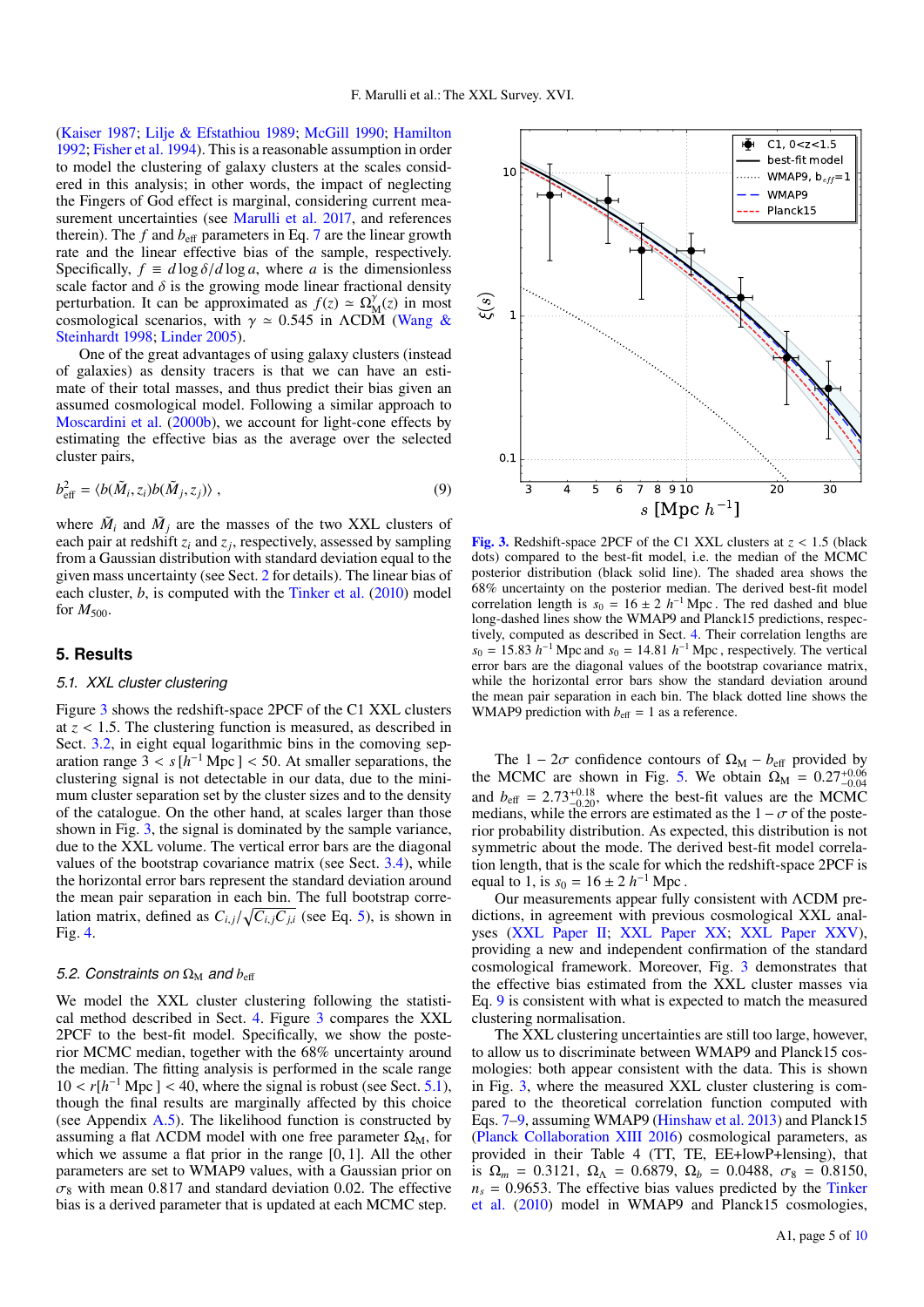

<span id="page-5-1"></span>**[Fig. 4.](http://dexter.edpsciences.org/applet.php?DOI=10.1051/0004-6361/201833238&pdf_id=0)** Bootstrap correlation matrix  $\left(C_{i,j}/\sqrt{C_{i,j}C_{j,i}}\right)$  of C1 XXL clusters at *<sup>z</sup>* < <sup>1</sup>.5.



<span id="page-5-2"></span>[Fig. 5.](http://dexter.edpsciences.org/applet.php?DOI=10.1051/0004-6361/201833238&pdf_id=0) Confidence contours  $(1 - 2\sigma)$  of  $\Omega_M - b_{\text{eff}}$  provided by the MCMC, as described in Sect.  $4 (b_{\text{eff}})$  $4 (b_{\text{eff}})$  is a derived parameter, the ellipse width corresponds to the deviation of the  $\sigma_8$  Gaussian prior). The histograms (*top and bottom right panels*) show the posterior distributions of  $\Omega_M$  and  $b_{\text{eff}}$ , respectively. Black and red lines represent WMAP9 and Planck15 predictions, respectively.

respectively,  $b_{\text{eff}} = 2.72$  and  $b_{\text{eff}} = 2.63$ , are indicated by lines in Fig. [5.](#page-5-2) The correlation lengths of WMAP9 and Planck15 cosmologies are  $s_0 = 15.83 h^{-1}$  Mpc and  $s_0 = 14.81 h^{-1}$  Mpc, respectively respectively.

Clustering and number counts provide independent comple-mentary probes that can be combined together. As Figs. [3](#page-4-1) and [5](#page-5-2) demonstrate, this is indeed feasible with XXL data, as the 2PCF signal-to-noise ratio is sufficient at the scales shown. This issue will be addressed in a forthcoming work.

<span id="page-5-0"></span>We investigated the spatial properties of the largest homogeneous survey of X-ray selected galaxy clusters to date, carried out by the *XMM-Newton* satellite, and compared the measurements with standard ΛCDM predictions. The main results of this analysis are summarised below:

- We measured the 2PCF in redshift space of a sample of 182 X-ray selected galaxy clusters at median redshift  $\langle z \rangle = 0.317$ and median mass  $\langle M_{500} \rangle \simeq 1.3 \times 10^{14} M_{\odot}$ . This is the first time that the clustering of an X-ray selected cluster catalogue at such relatively high redshifts and low masses has been measured.
- We modelled the data by performing an MCMC analysis, assuming a flat ΛCDM cosmology. Exploiting the XXL cluster clustering measurements in combination with cluster mass estimates from scaling relations, used to derive the effective bias, we implemented a statistical method independent of the cluster selection function.
- We found that the 2PCF of XXL clusters is consistent with the  $\Lambda$ CDM predictions. We obtain  $\Omega_M = 0.27^{+0.06}_{-0.04}$  and  $b_{\text{eff}} = 2.73^{+0.18}$ . The derived redshift space correlation length of 2.73<sup>+0.18</sup>. The derived redshift-space correlation length of<br>the C<sub>1</sub> XXI clusters is  $s_2 = 16 + 2 h^{-1}$  Mpc. This provides the C1 XXL clusters is  $s_0 = 16 \pm 2 h^{-1}$  Mpc. This provides an important confirmation of the standard model, which is independent of the cluster number counts and of the other standard cosmological probes, such as the galaxy clustering.
- This work also demonstrates that the effective linear bias computed from cluster masses estimated with scaling relations is consistent with the expected cluster clustering normalisation.
- Though the current measurement uncertainties are not small enough to discriminate between WMAP9 and Planck15 cosmologies, this work demonstrates the feasibility of a cosmological exploitation of XXL cluster clustering, paving the way for a joint analysis in combination with cluster number counts.

The combination of cluster number counts and clustering is especially powerful when the dark energy equation state parameter is left free. This will thus allow us to constrain a much wider parameter space, as already attempted in [XXL Paper XXV](#page-6-41) with number counts alone. Moreover, in the final combined analysis, we will use the full C1+C2 cluster sample.

The next generation of galaxy surveys, such as the Dark Energy Survey<sup>[3](#page-5-3)</sup> (DES; [DES Collaboration](#page-6-65) [2018\)](#page-6-65), the extended Roentgen Survey with an Imaging Telescope Array (eROSITA) satellite mission<sup>[4](#page-5-4)</sup> [\(Merloni et al.](#page-6-66) [2012\)](#page-6-66), the NASA Wide Field Infrared Space Telescope (WFIRST) mission<sup>[5](#page-5-5)</sup> [\(Spergel et al.](#page-6-67) [2013\)](#page-6-67), the ESA *Euclid* mission<sup>[6](#page-5-6)</sup> [\(Laureijs et al.](#page-6-68) [2011;](#page-6-68) [Amendola](#page-6-69) [et al.](#page-6-69) [2018\)](#page-6-69), and the Large Synoptic Survey Telescope<sup>[7](#page-5-7)</sup> (LSST; [Ivezic et al.](#page-6-70) [2008\)](#page-6-70) will provide increasingly large catalogues of galaxy clusters, extending the current redshift and mass ranges, and eventually providing substantially tighter constraints on cosmological parameters [\(Borgani & Guzzo](#page-6-71) [2001;](#page-6-71) [Angulo et al.](#page-6-72) [2005;](#page-6-72) [Sartoris et al.](#page-6-73) [2016\)](#page-6-73).

*Acknowledgements.* XXL is an international project based around an XMM Very Large Programme surveying two 25 deg<sup>2</sup> extragalactic fields at a depth of ∼6 × 10<sup>-15</sup> erg cm<sup>-2</sup> s<sup>-1</sup> in the [0.5–2] keV band for point-like sources. The XXL website is <http://irfu.cea.fr/xxl>. Multi-band information and spectroscopic

<span id="page-5-3"></span> $3$  <http://www.darkenergysurvey.org><br> $4$  http://www.mpe.mpg.de/ePOSTTA

- <span id="page-5-5"></span><sup>5</sup> <http://wfirst.gsfc.nasa.gov>
- <span id="page-5-6"></span> $^{6}$  <http://www.euclid-ec.org>

<span id="page-5-4"></span> $^{4}$  <http://www.mpe.mpg.de/eROSITA>

<span id="page-5-7"></span><http://www.lsst.org>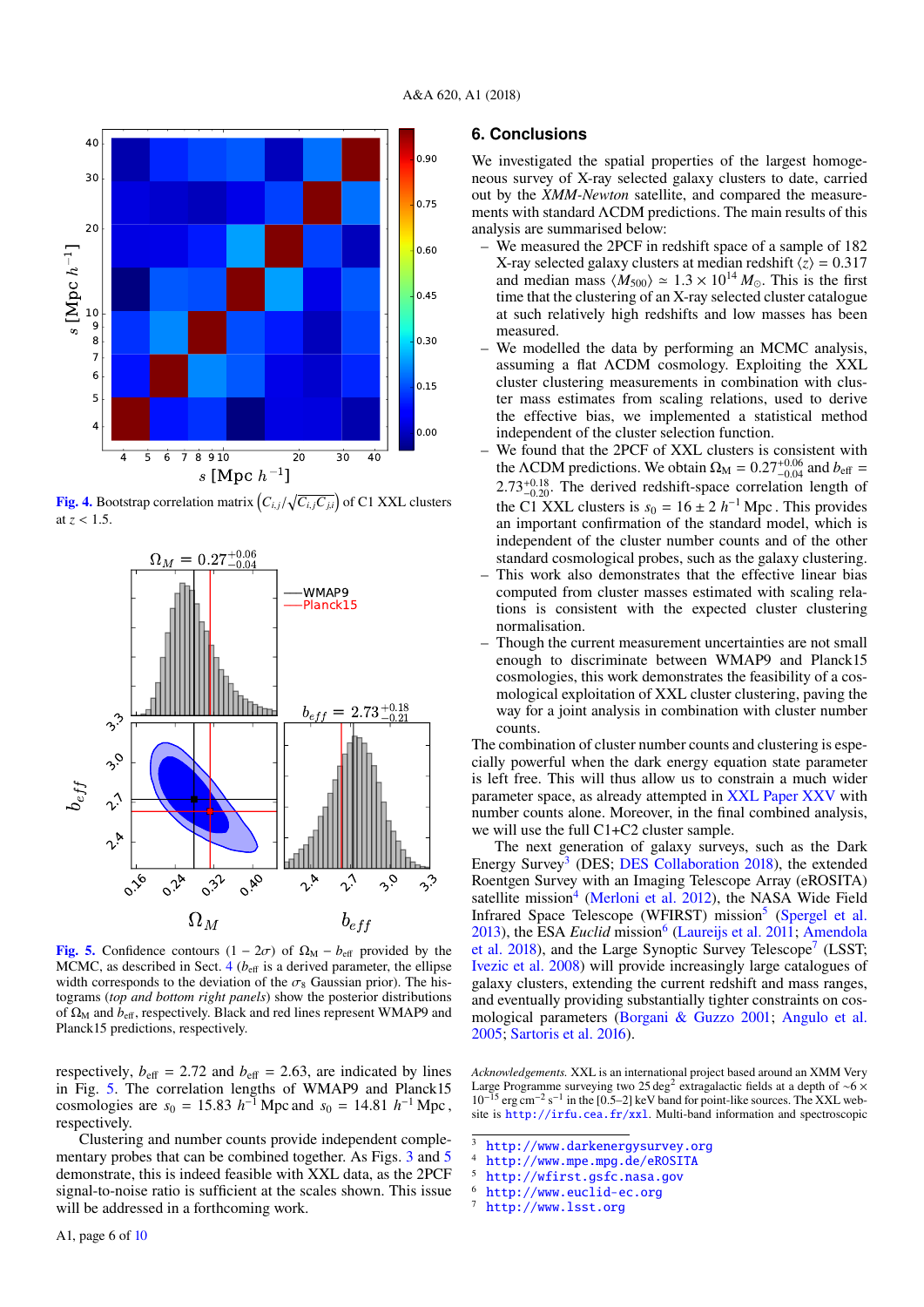follow-ups of the X-ray sources are obtained through a number of survey programmes, summarised at <http://xxlmultiwave.pbworks.com/>. We thank L. Chiappetti and M. Roncarelli for helpful comments. F.M. acknowledges support from the grant MIUR PRIN 2015 "Cosmology and Fundamental Physics: Illuminating the Dark Universe with *Euclid*". The Saclay group acknowledges long-term support from the Centre National d'Études Spatiales (CNES). S.E. acknowledges financial contribution from the contracts NARO15 ASI-INAF I/037/12/0, ASI 2015-046-R.0, and ASI-INAF n.2017-14-H.0. S.A. acknowledges support from Istanbul University with the project number BEK-54547. E.K. thanks CNES and CNRS for support of post-doctoral research.

## **References**

- <span id="page-6-21"></span>Abadi, M. G., Lambas, D. G., & Muriel, H. 1998, [ApJ, 507, 526](http://linker.aanda.org/10.1051/0004-6361/201833238/1)
- <span id="page-6-45"></span>Adami, C., Giles, P., Koulouridis, E., et al. 2018, [A&A, 620, A5](http://linker.aanda.org/10.1051/0004-6361/201833238/2) (XXL Survey, XX)
- <span id="page-6-8"></span>Aihara, H., Arimoto, N., Armstrong, R., et al. 2018, [PASJ, 70, S4](http://linker.aanda.org/10.1051/0004-6361/201833238/3)
- <span id="page-6-0"></span>Allen, S. W., Evrard, A. E., & Mantz, A. B. 2011, [ARA&A, 49, 409](http://linker.aanda.org/10.1051/0004-6361/201833238/4)
- <span id="page-6-69"></span>Amendola, L., Appleby, S., Avgoustidis, A., et al. 2018, [Liv. Rev. Rel., 21, 2](http://linker.aanda.org/10.1051/0004-6361/201833238/5)
- <span id="page-6-72"></span>Angulo, R. E., Baugh, C. M., Frenk, C. S., et al. 2005, [MNRAS, 362, L25](http://linker.aanda.org/10.1051/0004-6361/201833238/6)
- <span id="page-6-11"></span>Bahcall, N. A., & Soneira, R. M. 1983, [ApJ, 270, 20](http://linker.aanda.org/10.1051/0004-6361/201833238/7)
- <span id="page-6-27"></span>Balaguera-Antolínez, A., Sánchez, A. G., Böhringer, H., et al. 2011, [MNRAS,](http://linker.aanda.org/10.1051/0004-6361/201833238/8) [413, 386](http://linker.aanda.org/10.1051/0004-6361/201833238/8)
- <span id="page-6-71"></span>Borgani, S., & Guzzo, L. 2001, [Nature, 409, 39](http://linker.aanda.org/10.1051/0004-6361/201833238/9)
- <span id="page-6-22"></span>Borgani, S., Plionis, M., & Kolokotronis, V. 1999, [MNRAS, 305, 866](http://linker.aanda.org/10.1051/0004-6361/201833238/10)
- <span id="page-6-44"></span>Chiappetti, A., Fotopoulou, S., Lidman, C., et al. 2018, [A&A, 620, A12](http://linker.aanda.org/10.1051/0004-6361/201833238/11) (XXL Survey, XXVII)
- <span id="page-6-14"></span>Colberg, J. M., White, S. D. M., Yoshida, N., et al. 2000, [MNRAS, 319, 209](http://linker.aanda.org/10.1051/0004-6361/201833238/12)
- <span id="page-6-24"></span>Collins, C. A., Guzzo, L., Böhringer, H., et al. 2000, [MNRAS, 319, 939](http://linker.aanda.org/10.1051/0004-6361/201833238/13)
- <span id="page-6-6"></span>de Jong, J. T. A., Verdoes Kleijn, G. A., Kuijken, K. H., & Valentijn, E. A. 2013, [Exp. Astron., 35, 25](http://linker.aanda.org/10.1051/0004-6361/201833238/14)
- <span id="page-6-65"></span>DES Collaboration (Abbott, T. M. C., et al.) 2018, [Phys. Rev. D, 98, 043526](http://linker.aanda.org/10.1051/0004-6361/201833238/15)
- <span id="page-6-76"></span>Eckert, D., Ettori, S., Coupon, J., et al. 2016, [A&A, 592, A12](http://linker.aanda.org/10.1051/0004-6361/201833238/16) (XXL Survey, XIII)
- <span id="page-6-58"></span>Eisenstein, D. J., Zehavi, I., Hogg, D. W., et al. 2005, [ApJ, 633, 560](http://linker.aanda.org/10.1051/0004-6361/201833238/17)
- <span id="page-6-28"></span>Emami, R., Broadhurst, T., Jimeno, P., et al. 2017, ArXiv e-prints [[arXiv:1711.05210](https://arxiv.org/abs/1711.05210)]
- <span id="page-6-29"></span>Estrada, J., Sefusatti, E., & Frieman, J. A. 2009, [ApJ, 692, 265](http://linker.aanda.org/10.1051/0004-6361/201833238/19)
- <span id="page-6-61"></span>Fisher, K. B., Scharf, C. A., & Lahav, O. 1994, [MNRAS, 266, 219](http://linker.aanda.org/10.1051/0004-6361/201833238/20)
- <span id="page-6-53"></span>Gilli, R., Daddi, E., Zamorani, G., et al. 2005, [A&A, 430, 811](http://linker.aanda.org/10.1051/0004-6361/201833238/21)
- <span id="page-6-7"></span>Guzzo, L., Scodeggio, M., Garilli, B., et al. 2014, [A&A, 566, A108](http://linker.aanda.org/10.1051/0004-6361/201833238/22)
- <span id="page-6-18"></span>Hamilton, A. J. S. 1992, [ApJ, 385, L5](http://linker.aanda.org/10.1051/0004-6361/201833238/23)
- <span id="page-6-43"></span>Hinshaw, G., Larson, D., Komatsu, E., et al. 2013, [ApJS, 208, 19](http://linker.aanda.org/10.1051/0004-6361/201833238/24)
- <span id="page-6-31"></span>Hong, T., Han, J. L., Wen, Z. L., Sun, L., & Zhan, H. 2012, [ApJ, 749, 81](http://linker.aanda.org/10.1051/0004-6361/201833238/25)
- <span id="page-6-32"></span>Hong, T., Han, J. L., & Wen, Z. L. 2016, [ApJ, 826, 154](http://linker.aanda.org/10.1051/0004-6361/201833238/26)
- <span id="page-6-30"></span>Hütsi, G. 2010, [MNRAS, 401, 2477](http://linker.aanda.org/10.1051/0004-6361/201833238/27)
- <span id="page-6-70"></span>Ivezic, Z., Kahn, S. M., Tyson, J. A., et al. 2008, ArXiv e-prints [[arXiv:0805.2366](https://arxiv.org/abs/0805.2366)]
- <span id="page-6-9"></span>Kaiser, N. 1987, [MNRAS, 227, 1](http://linker.aanda.org/10.1051/0004-6361/201833238/29)
- <span id="page-6-5"></span>Kaiser, N., Burgett, W., Chambers, K., et al. 2010, in [Ground-based and Airborne](http://linker.aanda.org/10.1051/0004-6361/201833238/30) [Telescopes III, Proc. SPIE 7733, 77330E](http://linker.aanda.org/10.1051/0004-6361/201833238/30)
- <span id="page-6-74"></span>Kazin, E. A., Sánchez, A. G., & Blanton, M. R. 2012, [MNRAS, 419, 3223](http://linker.aanda.org/10.1051/0004-6361/201833238/31)
- <span id="page-6-10"></span>Klypin, A. A., & Kopylov, A. I. 1983, [Sov. Astron. Lett., 9, 41](http://linker.aanda.org/10.1051/0004-6361/201833238/32)
- <span id="page-6-1"></span>Lahav, O., Fabian, A. C., Edge, A. C., & Putney, A. 1989, [MNRAS, 238,](http://linker.aanda.org/10.1051/0004-6361/201833238/33) [881](http://linker.aanda.org/10.1051/0004-6361/201833238/33)
- <span id="page-6-51"></span>Landy, S. D., & Szalay, A. S. 1993, [ApJ, 412, 64](http://linker.aanda.org/10.1051/0004-6361/201833238/34)
- <span id="page-6-68"></span>Laureijs, R., Amiaux, J., Arduini, S., et al. 2011, ArXiv e-prints [[arXiv:1110.3193](https://arxiv.org/abs/1110.3193)]
- <span id="page-6-57"></span>Lewis, A., & Bridle, S. 2002, [Phys. Rev. D, 66, 103511](http://linker.aanda.org/10.1051/0004-6361/201833238/36)
- <span id="page-6-59"></span><span id="page-6-46"></span>Lieu, M., Smith, G. P., Giles, P. A., et al. 2016, [A&A, 592, A4](http://linker.aanda.org/10.1051/0004-6361/201833238/37) (XXL Survey, IV)
- Lilje, P. B., & Efstathiou, G. 1989, [MNRAS, 236, 851](http://linker.aanda.org/10.1051/0004-6361/201833238/38)
- <span id="page-6-63"></span>Linder, E. V. 2005, [Phys. Rev. D, 72, 043529](http://linker.aanda.org/10.1051/0004-6361/201833238/39)
- <span id="page-6-35"></span>Majumdar, S., & Mohr, J. J. 2004, [ApJ, 613, 41](http://linker.aanda.org/10.1051/0004-6361/201833238/40)
- <span id="page-6-36"></span>Mana, A., Giannantonio, T., Weller, J., et al. 2013, [MNRAS, 434, 684](http://linker.aanda.org/10.1051/0004-6361/201833238/41)
- <span id="page-6-47"></span>Marulli, F., Bianchi, D., Branchini, E., et al. 2012, [MNRAS, 426, 2566](http://linker.aanda.org/10.1051/0004-6361/201833238/42)
- <span id="page-6-42"></span><span id="page-6-17"></span>Marulli, F., Veropalumbo, A., & Moresco, M. 2016, [Astron. Comput., 14, 35](http://linker.aanda.org/10.1051/0004-6361/201833238/43) Marulli, F., Veropalumbo, A., Moscardini, L., Cimatti, A., & Dolag, K. 2017,
- [Astron. Astrophys., 599, A106](http://linker.aanda.org/10.1051/0004-6361/201833238/44)
- <span id="page-6-55"></span>Marulli, F., Bolzonella, M., Branchini, E., et al. 2013, [A&A, 557, A17](http://linker.aanda.org/10.1051/0004-6361/201833238/45)
- <span id="page-6-66"></span><span id="page-6-60"></span>McGill, C. 1990, [MNRAS, 242, 428](http://linker.aanda.org/10.1051/0004-6361/201833238/46)
- Merloni, A., Predehl, P., Becker, W., et al. 2012, ArXiv e-prints [[arXiv:1209.3114](https://arxiv.org/abs/1209.3114)]
- <span id="page-6-26"></span>Miller, C. J., & Batuski, D. J. 2001, [ApJ, 551, 635](http://linker.aanda.org/10.1051/0004-6361/201833238/48)
- <span id="page-6-23"></span><span id="page-6-12"></span>Mo, H. J., & White, S. D. M. 1996, [MNRAS, 282, 347](http://linker.aanda.org/10.1051/0004-6361/201833238/49)
- Moscardini, L., Matarrese, S., De Grandi, S., & Lucchin, F. 2000a, [MNRAS,](http://linker.aanda.org/10.1051/0004-6361/201833238/50) [314, 647](http://linker.aanda.org/10.1051/0004-6361/201833238/50)
- <span id="page-6-13"></span>Moscardini, L., Matarrese, S., Lucchin, F., & Rosati, P. 2000b, [MNRAS, 316,](http://linker.aanda.org/10.1051/0004-6361/201833238/51) [283](http://linker.aanda.org/10.1051/0004-6361/201833238/51)
- <span id="page-6-2"></span>Nichol, R. C., Briel, O. G., & Henry, J. P. 1994, [MNRAS, 267, 771](http://linker.aanda.org/10.1051/0004-6361/201833238/52)
- <span id="page-6-56"></span>Norberg, P., Baugh, C. M., Gaztañaga, E., & Croton, D. J. 2009, [MNRAS, 396,](http://linker.aanda.org/10.1051/0004-6361/201833238/53) [19](http://linker.aanda.org/10.1051/0004-6361/201833238/53)
- <span id="page-6-39"></span>Pacaud, F., Clerc, N., Giles, P. A., et al. 2016, [A&A, 592, A2](http://linker.aanda.org/10.1051/0004-6361/201833238/54) (XXL Survey, II)
- <span id="page-6-41"></span>Pacaud, F., Pierre, M., Melin, J.-B., et al. 2018, [A&A, 620, A10](http://linker.aanda.org/10.1051/0004-6361/201833238/55) (XXL Survey, XXV)
- <span id="page-6-50"></span>Peebles, P. J. E. 1980, [The Large-scale Structure of the Universe](http://linker.aanda.org/10.1051/0004-6361/201833238/56)
- <span id="page-6-40"></span><span id="page-6-38"></span>Pierre, M., Pacaud, F., Adami, C., et al. 2016, [A&A, 592, A1](http://linker.aanda.org/10.1051/0004-6361/201833238/57) (XXL Survey, I)
- Planck Collaboration XIII 2016, [A&A, 594, A13](http://linker.aanda.org/10.1051/0004-6361/201833238/58)
- <span id="page-6-54"></span>Plionis, M., Koutoulidis, L., Koulouridis, E., et al. 2018, [A&A, 620, A17](http://linker.aanda.org/10.1051/0004-6361/201833238/59) (XXL Survey, XXXII)
- <span id="page-6-20"></span>Retzlaff, J., Borgani, S., Gottlöber, S., Klypin, A., & Müller, V. 1998, [New](http://linker.aanda.org/10.1051/0004-6361/201833238/60) [Astron. Rev., 3, 631](http://linker.aanda.org/10.1051/0004-6361/201833238/60)
- <span id="page-6-3"></span>Romer, A. K., Collins, C. A., Böhringer, H., et al. 1994, [Nature, 372, 75](http://linker.aanda.org/10.1051/0004-6361/201833238/61)
- Sartoris, B., Biviano, A., Fedeli, C., et al. 2016, [MNRAS, 459, 1764](http://linker.aanda.org/10.1051/0004-6361/201833238/62)
- <span id="page-6-73"></span><span id="page-6-34"></span><span id="page-6-25"></span>Schuecker, P., Böhringer, H., Guzzo, L., et al. 2001, [A&A, 368, 86](http://linker.aanda.org/10.1051/0004-6361/201833238/63)
- Schuecker, P., Böhringer, H., Collins, C. A., & Guzzo, L. 2003, [A&A, 398, 867](http://linker.aanda.org/10.1051/0004-6361/201833238/64)
- <span id="page-6-75"></span>Sereno, M., & Ettori, S. 2015, [MNRAS, 450, 3633](http://linker.aanda.org/10.1051/0004-6361/201833238/65)
- <span id="page-6-37"></span>Sereno, M., Veropalumbo, A., Marulli, F., et al. 2015, [MNRAS, 449, 4147](http://linker.aanda.org/10.1051/0004-6361/201833238/66)
- <span id="page-6-16"></span>Sheth, R. K., Mo, H. J., & Tormen, G. 2001, [MNRAS, 323, 1](http://linker.aanda.org/10.1051/0004-6361/201833238/67)
- <span id="page-6-67"></span>Spergel, D., Gehrels, N., Breckinridge, J., et al. 2013, ArXiv e-prints [[arXiv:1305.5422](https://arxiv.org/abs/1305.5422)]
- <span id="page-6-48"></span>Sridhar, S., Maurogordato, S., Benoist, C., Cappi, A., & Marulli, F. 2017, [A&A,](http://linker.aanda.org/10.1051/0004-6361/201833238/69) [600, A32](http://linker.aanda.org/10.1051/0004-6361/201833238/69)
- <span id="page-6-15"></span>Suto, Y., Yamamoto, K., Kitayama, T., & Jing, Y. P. 2000, [ApJ, 534, 551](http://linker.aanda.org/10.1051/0004-6361/201833238/70)
- <span id="page-6-64"></span><span id="page-6-49"></span>Tinker, J. L., Robertson, B. E., Kravtsov, A. V., et al. 2010, [ApJ, 724, 878](http://linker.aanda.org/10.1051/0004-6361/201833238/71)
- Totsuji, H., & Kihara, T. 1969, [PASJ, 21, 221](http://linker.aanda.org/10.1051/0004-6361/201833238/72)
- <span id="page-6-19"></span>Veropalumbo, A., Marulli, F., Moscardini, L., Moresco, M., & Cimatti, A. 2014, [MNRAS, 442, 3275](http://linker.aanda.org/10.1051/0004-6361/201833238/73)
- <span id="page-6-33"></span>Veropalumbo, A., Marulli, F., Moscardini, L., Moresco, M., & Cimatti, A. 2016, [MNRAS, 458, 1909](http://linker.aanda.org/10.1051/0004-6361/201833238/74)
- <span id="page-6-62"></span>Wang, L., & Steinhardt, P. J. 1998, [ApJ, 508, 483](http://linker.aanda.org/10.1051/0004-6361/201833238/75)
- <span id="page-6-52"></span><span id="page-6-4"></span>York, D. G., Adelman, J., Anderson, Jr., J. E., et al. 2000, [Astron. J., 120, 1579](http://linker.aanda.org/10.1051/0004-6361/201833238/76)
- Zehavi, I., Zheng, Z., Weinberg, D. H., et al. 2011, [ApJ, 736, 59](http://linker.aanda.org/10.1051/0004-6361/201833238/77)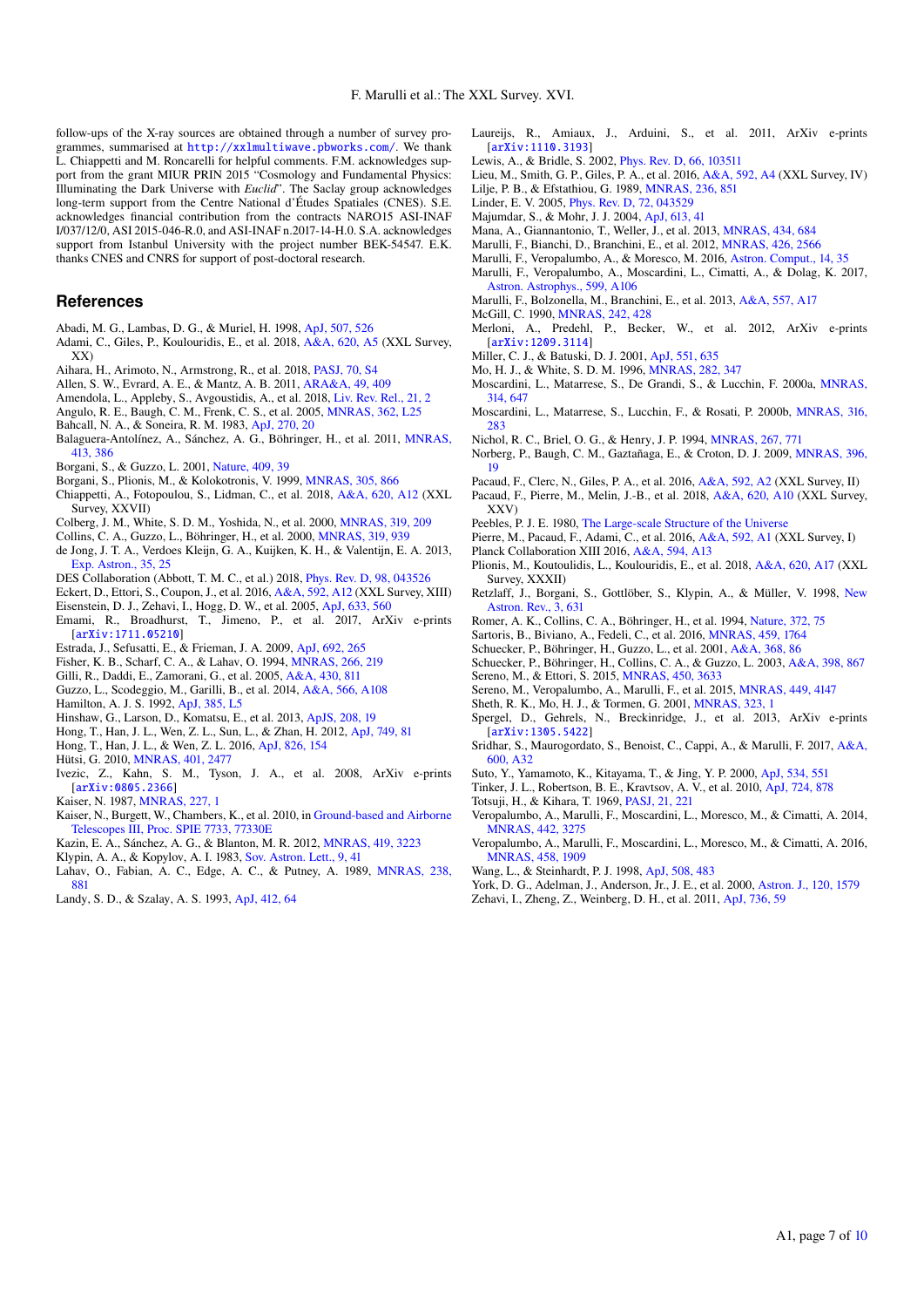# <span id="page-7-0"></span>**Appendix A: Systematics**

This section presents a detailed investigation of all the main systematics that might impact the results of this work. In Appendix [A.1](#page-7-1) we test the impact of the sample selection. In Appendices [A.2](#page-7-2) and [A.3](#page-8-1) we investigate the estimators used in this work to measure the 2PCF and assess its covariance matrix, respectively. In Appendix [A.4](#page-8-0) we test the method used to construct the random catalogue. In Appendix  $A.5$  we discuss the impact of our modelling assumptions. Finally, in Appendix [A.6](#page-9-0) we investigate the effect of mass uncertainties.

#### <span id="page-7-1"></span>*A.1. Sample selection*

The analysis presented in this work was performed using the full sample of 182 C1 XXL clusters at  $z < 1.5$ . Here we investigate the impact of this assumption.

Figure [A.1](#page-7-3) compares the redshift-space 2PCF of C1 XXL clusters in the XXL-N and XXL-S fields separately, and in the whole sample. Given the estimated errors, the three measurements appear consistent with each other; there are no systematic differences.

Figure [A.2](#page-7-4) shows the 2PCF of the sample comprising both C1 and C2 XXL clusters. As expected, the clustering bias is lower than that for C1 clusters as the mass distribution of the C2 sample is shifted to lower masses (see Fig. [2\)](#page-2-3). Due to the low comoving number density of the C2 cluster sample, the C2 2PCF measurement is highly uncertain, thus limiting our analysis to the comparison between C1 and C1+C2 2PCFs. As shown in Fig. [A.2,](#page-7-4) the 2PCFs of both the C1 and C1+C2 cluster samples are found to be fully consistent with WMAP9 predictions. The 1 $\sigma$  MCMC confidence contours of  $\Omega_M - b_{\text{eff}}$  are shown in Fig. [A.4.](#page-8-2) We obtain  $\Omega_M = 0.29_{-0.04}^{+0.05}$  and  $b_{\text{eff}} = 2.37_{-0.15}^{+0.14}$ . As<br>expected, the errors on  $\Omega_M$  and  $b_{\text{eff}}$  are slightly smaller than those expected, the errors on  $\Omega_M$  and  $b_{\text{eff}}$  are slightly smaller than those obtained from the clustering of C1 clusters. To be conservative, we decided to focus the analysis on the C1 sample, which is complete, as discussed in Sect. [2.](#page-1-1)

## <span id="page-7-2"></span>*A.2. Clustering estimator*

The  $\ell_{\text{th}}$  multipole of the 2PCF is defined as

$$
\xi_{\ell}(r) = \frac{2\ell+1}{2} \int_{-1}^{1} d\mu \, L_{\ell}(\mu) \xi(r, \mu), \tag{A.1}
$$

where  $L_{\ell}(\mu)$  is the  $\ell_{\text{th}}$  Legendre polynomial and  $\mu$  is the cosine of the angle between the galaxy separation and the line of sight. The clustering monopole measured in this work corresponds to  $\ell = 0$ . The signal-to-noise ratio in the higher-order multipoles of the XXL cluster clustering is not sufficient to allow any significant statistical analysis. The clustering multipoles can be computed with the Landy  $&$  Szalay [\(1993\)](#page-6-51) estimator as follows:

$$
\hat{\xi}_{\ell}(r) = \frac{2\ell + 1}{2} \int_{-1}^{1} d\mu L_{\ell}(\mu) \left( \frac{N_{\text{RR}} C C(s, \mu)}{N_{\text{CC}} R R(s, \mu)} - 2 \frac{N_{\text{RR}} C R(s, \mu)}{N_{\text{CR}} R R(s, \mu)} + 1 \right). \tag{A.2}
$$

This is the *integrated estimator* of the 2PCF multipoles. As discussed in Sect. [3.2,](#page-3-3) the clustering measurements presented in this work have been estimated with a different *direct estimator* given by Eq. [4,](#page-3-1) which computes pair counts in 1D scale bins directly. The two estimators coincide when the random pairs do not depend on  $\mu$ , that is  $RR(r, \mu) = RR(r)$  [\(Kazin et al.](#page-6-74) [2012\)](#page-6-74). This



<span id="page-7-3"></span>[Fig. A.1.](http://dexter.edpsciences.org/applet.php?DOI=10.1051/0004-6361/201833238&pdf_id=0) Comparison between the redshift-space 2PCF of XXL C1 in XXL-N (red diamonds), in XXL-S (blue squares), and in the whole sample (black dots). The number of XXL clusters in each field is reported in parentheses. The error bars are as in Fig. [3.](#page-4-1)



<span id="page-7-4"></span>[Fig. A.2.](http://dexter.edpsciences.org/applet.php?DOI=10.1051/0004-6361/201833238&pdf_id=0) Comparison between the redshift-space 2PCF of XXL C1 (black dots) and C1+C2 clusters (red diamonds). The black and red lines show the theoretical WMAP9 predictions, computed as described in Sect. [4](#page-3-0) for C1 and C1+C2, respectively. The number of C1 and C1+C2 XXL clusters in each field is reported in parentheses.

condition is verified in our case, as demonstrated by Fig. [A.3,](#page-8-3) which shows that the 2PCFs measured with the integrated and direct estimators are consistent.

The geometric distortions are modelled by the  $\alpha$  parameter (see Eq. [7\)](#page-3-4), though they are negligible given the estimated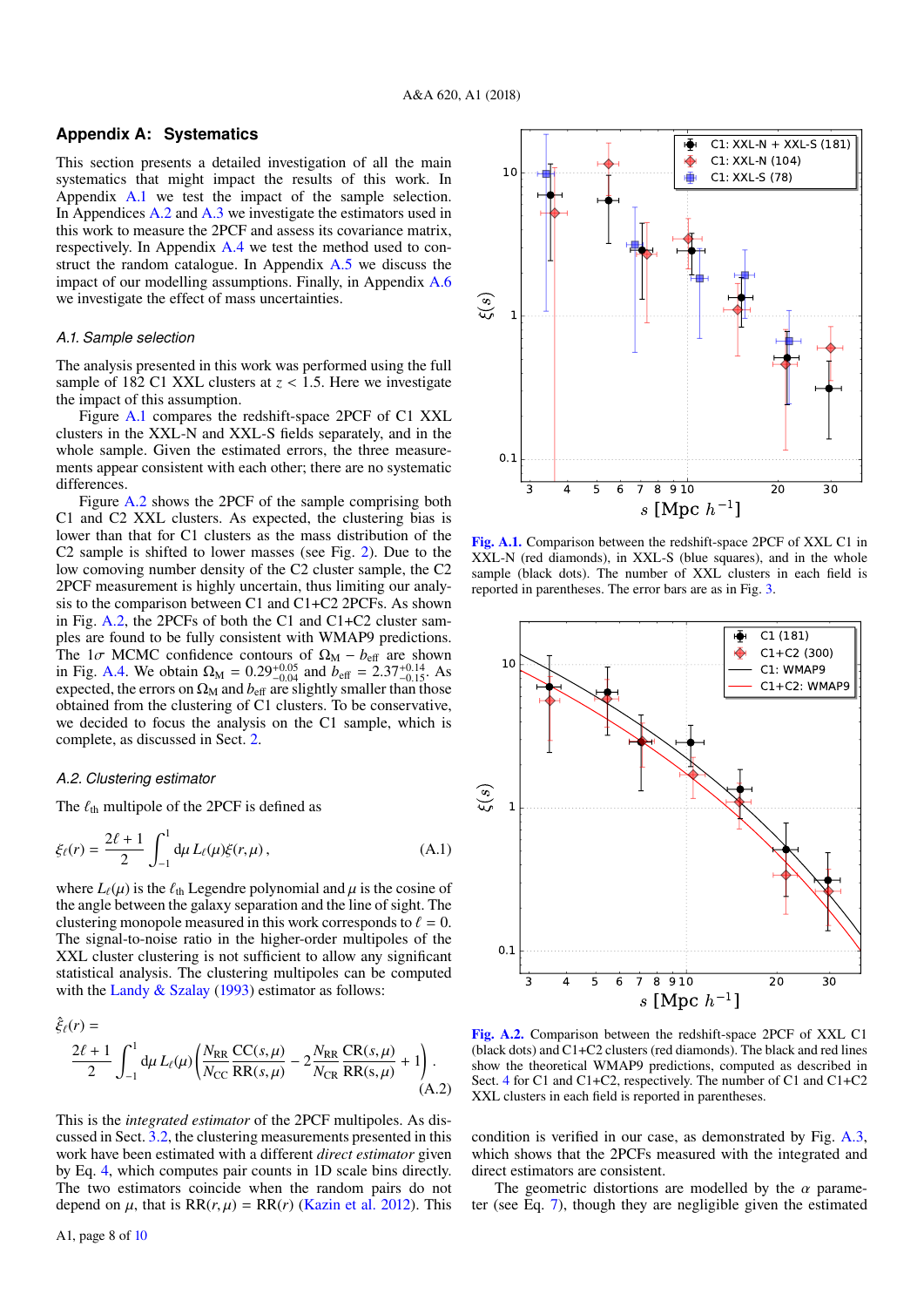

<span id="page-8-3"></span>[Fig. A.3.](http://dexter.edpsciences.org/applet.php?DOI=10.1051/0004-6361/201833238&pdf_id=0) Comparison between the redshift-space 2PCF of XXL C1 clusters computed with the direct (dots) and integrated (diamonds) estimators, assuming either WMAP9 (solid coloured) or Planck15 (fuzzy coloured, slightly shifted for reasons of clarity). The error bars compare the Poisson, bootstrap, and jackknife estimated errors.



<span id="page-8-2"></span>[Fig. A.4.](http://dexter.edpsciences.org/applet.php?DOI=10.1051/0004-6361/201833238&pdf_id=0) Comparison between the redshift-space 2PCF of XXL C1 clusters computed with the random catalogue constructed as described in Sect. [3.3](#page-3-6) (black dots) and considering the angular mask (red diamonds).

uncertainties [\(Marulli et al.](#page-6-47) [2012\)](#page-6-47). The 2PCFs measured assuming either WMAP9 or Planck15 cosmologies are compared in Fig. [A.3.](#page-8-3) We find no significant differences between these measurements to within the estimated errors of the 2PCF. Specifically, we obtain  $\alpha = 1.003_{-0.017}^{+0.013}$  and  $\alpha = 1.012_{-0.019}^{+0.014}$ , assuming WMAP9 and Planck15 cosmologies respectively WMAP9 and Planck15 cosmologies, respectively.



<span id="page-8-4"></span>[Fig. A.5.](http://dexter.edpsciences.org/applet.php?DOI=10.1051/0004-6361/201833238&pdf_id=0) 1 $\sigma$  MCMC confidence contours of  $\Omega_M - b_{\text{eff}}$  obtained with different assumptions: standard analysis, as described in Sect. [4](#page-3-0) – black; considering C1+C2 XXL clusters, instead of C1 only – red; assuming Planck15 as reference cosmology, instead of WMAP9 – green; with jackknife covariance, instead of bootstrap – blue; considering the angular mask to construct the random catalogue, instead of the technique described in Sect.  $3.3$  – magenta; considering the fitting scale range  $1 < r[h^{-1} \text{ Mpc}] < 50$ , instead of  $10 < r[h^{-1} \text{ Mpc}] < 40$  – yellow;<br>doubling the statistical mass errors – brown: reducing the masses by doubling the statistical mass errors – brown; reducing the masses by 20% – cyan; assuming the [Sheth et al.](#page-6-16) [\(2001\)](#page-6-16) bias model to compute the effective bias of the sample – orange.

## <span id="page-8-1"></span>*A.3. Covariance matrix*

As described in Sect. [3.4,](#page-3-5) to estimate the XXL 2PCF covariance matrix we used the bootstrap method with 1000 realisations. This number is large enough to assure convergence, as we verified. We compare here this covariance matrix with that obtained with the jackknife method, consisting in subsampling the original catalogue and calculating the 2PCF in all but one subsample. In particular, we apply this procedure by removing each cluster recursively. The error bars shown in Fig. [A.3](#page-8-3) compare the diagonal values of the jackknife and bootstrap covariance matrices. We also show the estimated Poissonian errors for comparison. The 1 $\sigma$  MCMC confidence contours of  $\Omega_M - b_{\text{eff}}$ obtained with the jackknife method are shown in Fig. [A.4.](#page-8-2) In this case, we obtain  $\Omega_M = 0.29_{-0.09}^{+0.09}$  and  $b_{\text{eff}} = 2.68_{-0.27}^{+0.21}$ , fully in agreement with the results obtained with bootstrap. We adopted agreement with the results obtained with bootstrap. We adopted the latter as the reference as the XXL bootstrap covariance matrix is smoother, thanks to the larger number of possible resamplings.

#### <span id="page-8-0"></span>*A.4. Random catalogue*

We test here the impact of the technique adopted to construct the random catalogue. Figure [A.4](#page-8-2) compares the reference 2PCF with that obtained by considering the XXL angular mask to assign angular coordinates (RA–Dec) to the random objects. The  $1\sigma \Omega_M - b_{eff}$  contours are shown in Fig. [A.5.](#page-8-4) We have<br>in this case  $Q_M = 0.26^{+0.05}$  and  $b_{eff} = 2.78^{+0.17}$  The difin this case  $\Omega_M = 0.26_{-0.04}^{+0.05}$  and  $b_{\text{eff}} = 2.78_{-0.18}^{+0.17}$ . The difference with the reference case is thus within the estimated uncertainties.